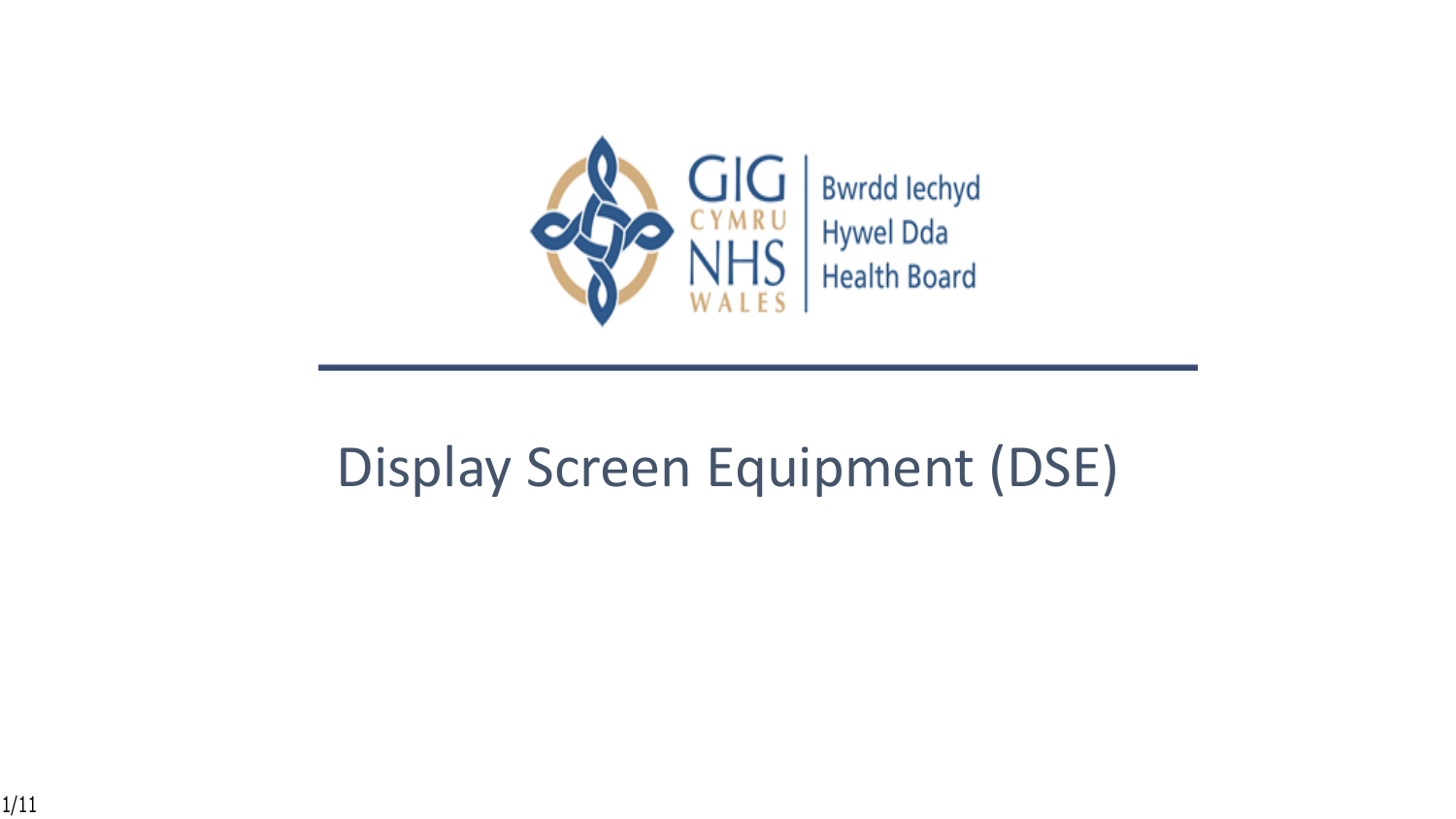# **SITUATION**

DSE is used increasingly in both non-clinical and clinical settings across the Health Board, in the form of computers, tablets, smart phones and laptops.

Since Covid-19, working practices have changed. There is an ongoing need for monitoring and development of policies and procedures around DSE, which reflect the evolution of agile work, home work and digitalisation of nursing records.

#### RISK

Incorrect use of DSE or poorly designed workstations or work environments can lead to pain in necks, shoulders, backs, arms, wrists and hands as well as fatigue and eye strain.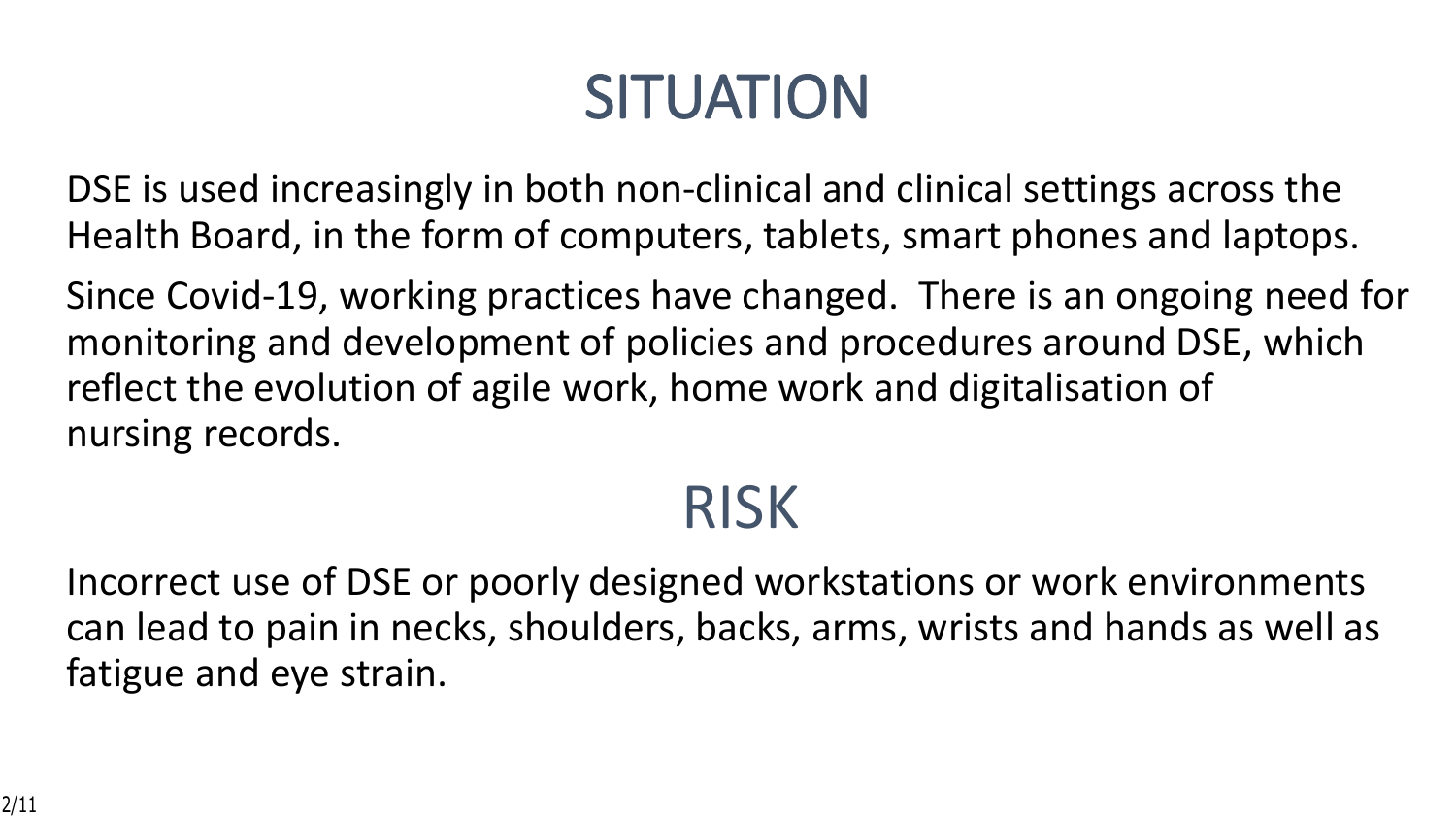### **Mitigation**

| <b>Mitigation type</b>                                    | <b>What do we provide?</b>                                                                                                                                                                                                                                                                             |
|-----------------------------------------------------------|--------------------------------------------------------------------------------------------------------------------------------------------------------------------------------------------------------------------------------------------------------------------------------------------------------|
| Information<br>and instruction                            | • DSE e-learning is available to all and is mandatory for administrative roles<br>All practical manual handling training incorporates a section on DSE set up<br>$\bullet$<br>The Managers Health & Safety Induction includes a DSE management section<br>$\bullet$                                    |
| Equipment<br>provision                                    | Oracle lists a range of chair types and additional equipment for departmental orders<br>$\bullet$<br>Additional equipment such as laptop raisers, footrests, additional monitors are ordered<br>$\bullet$<br>directly through IT on the intranet pages, with manager approval                          |
| Access to support<br>and advice                           | HDdUHB DSE Procedure, including DSE risk assessment document and eye test<br>$\bullet$<br>information is available on our intranet. This includes a flowchart guiding managers to<br>correct sources for further advice/assessment (Manual Handling, Health & Safety or<br><b>Occupational Health)</b> |
| Prevention of harm<br>(proactive not<br>reactive)         | Support for managers to raise awareness of their responsibilities via Managers Health &<br>$\bullet$ .<br>Safety Induction programme<br>DSE is an included element in both the managers 6 monthly workplace inspection checklist<br>$\bullet$<br>and the 3 monthly manual handling monitoring form     |
| Monitoring<br>effectiveness of<br>3/11 current strategies | • A Working group has been established, including MH, H&S, OH & procurement to ensure<br>consistent advice provision and to further work on resources and information sharing<br>DATIX reviews via MH and H&S teams identify any DSE related adverse events<br>$\bullet$                               |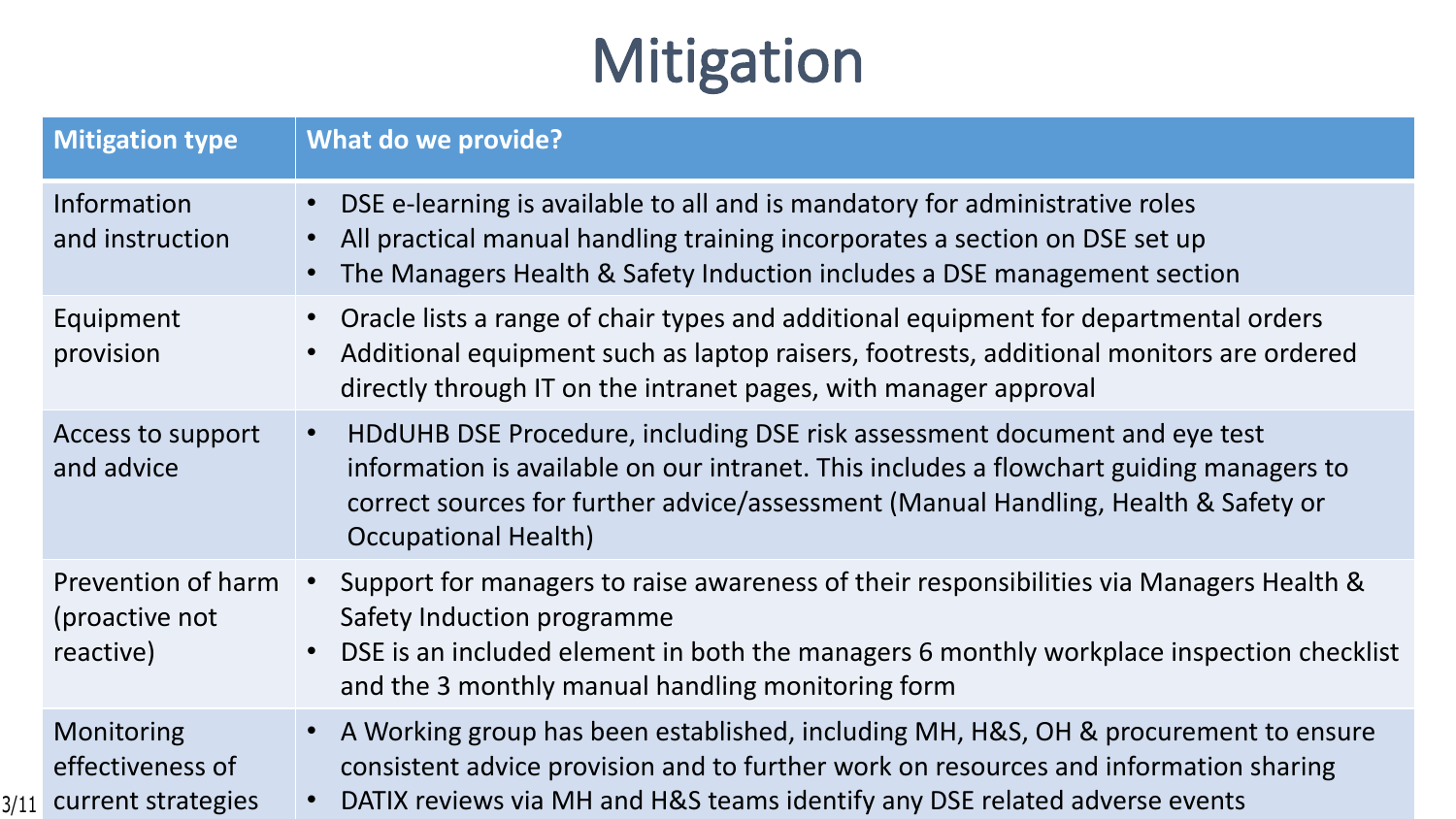#### **Routes to Advice**

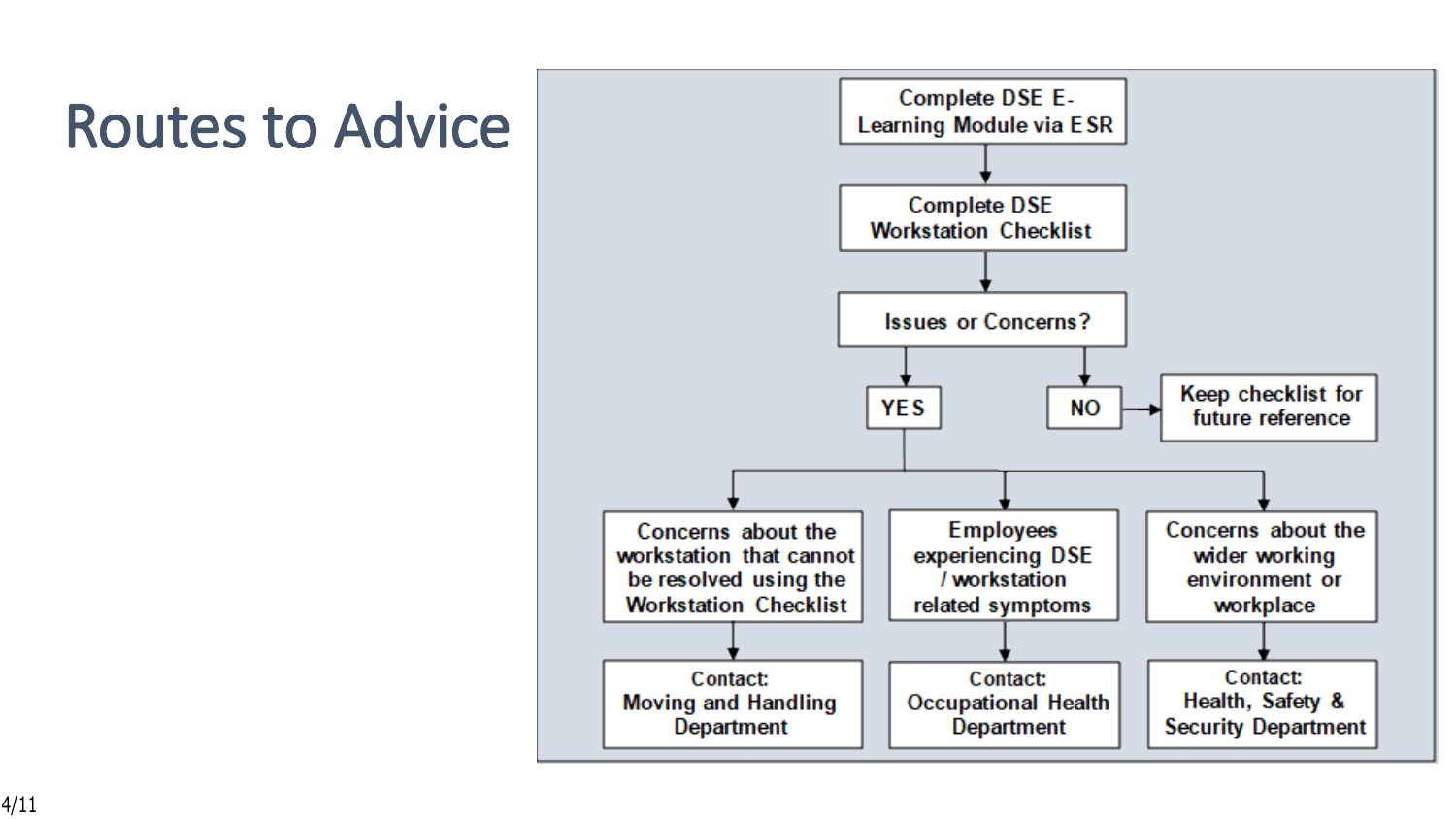#### **Agile and Home Working**

There is an Exec-led Agile Working Group looking at developing the agile working programme, including future policy and accommodation arrangements, to which H&S are active members.

H&S team have been working with colleagues across Wales to develop an All-Wales DSE Agile / Home Working Guidance document. This is currently being tailored to HDdUHB before going for local approval. The guidance includes:

- Clarified definitions of home and agile workers.
- Routes to, and eligibility for, any additional equipment that may be deemed necessary for staff that officially work at home.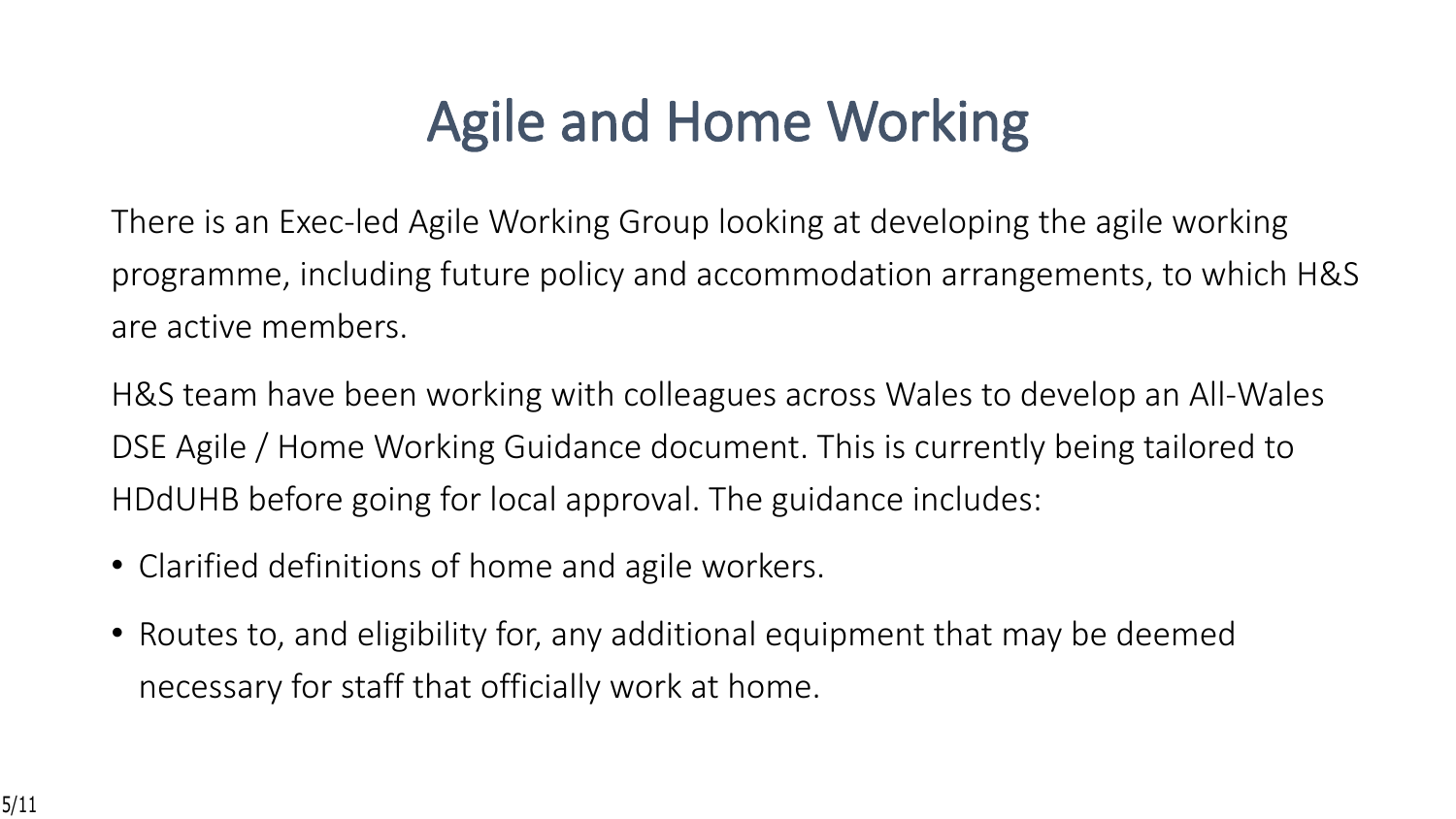### **Situation**

If an employee works at home, the DSE Regulations do apply and a home workstation is subject to the same requirements as that of an office employee. Therefore a workstation assessment should be carried out.

| <b>Agile Worker</b>                                                                                                                                                                                                                           | <b>Home Worker</b>                                                                                                                            |
|-----------------------------------------------------------------------------------------------------------------------------------------------------------------------------------------------------------------------------------------------|-----------------------------------------------------------------------------------------------------------------------------------------------|
| Any member of staff who has the ability<br>to work from multiple locations including<br>private, health board and shared services<br>premises. This may include some aspects<br>of working from home, but this is not a<br>formal arrangement | Any member of staff who has a formal<br>arrangement to work from home. This<br>could be fixed home working days or only<br>working from home. |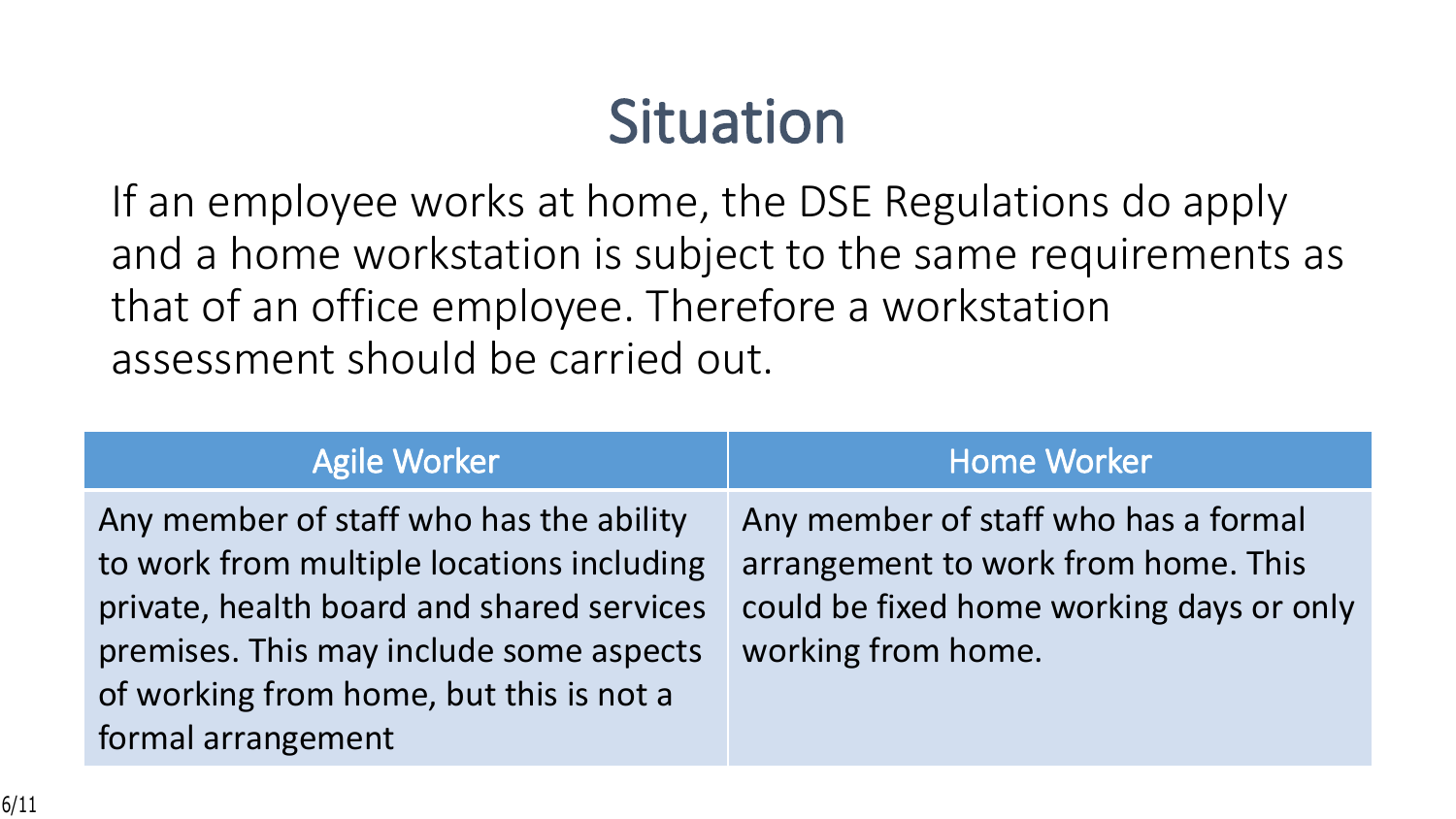## **Risks and Mitigation**

| <b>Display Screen Equipment Procedure</b>                                                                                                                       | <b>HDdUHB Approach</b>                                                                                                                                                                                                                          |
|-----------------------------------------------------------------------------------------------------------------------------------------------------------------|-------------------------------------------------------------------------------------------------------------------------------------------------------------------------------------------------------------------------------------------------|
| The aim of the DSE Procedure is to<br>ensure that the Health Board will<br>comply with the Display Screen<br><b>Equipment Regulations 2002</b><br>requirements. | Display Screen Equipment (DSE) & Workstation Assessment<br>Procedure in place that provides guidance to assess and<br>control the risks associated with DSE as required by the Health<br>and Safety (Display Screen Equipment) Regulations 2002 |
|                                                                                                                                                                 | The procedure aims to protect employees and others, so far as<br>is reasonably practicable, from the risks associated with DSE.                                                                                                                 |
|                                                                                                                                                                 | In doing so, it covers the DSE, the workstation, the immediate<br>working environment, equipment, training, individual needs<br>and eyesight tests.                                                                                             |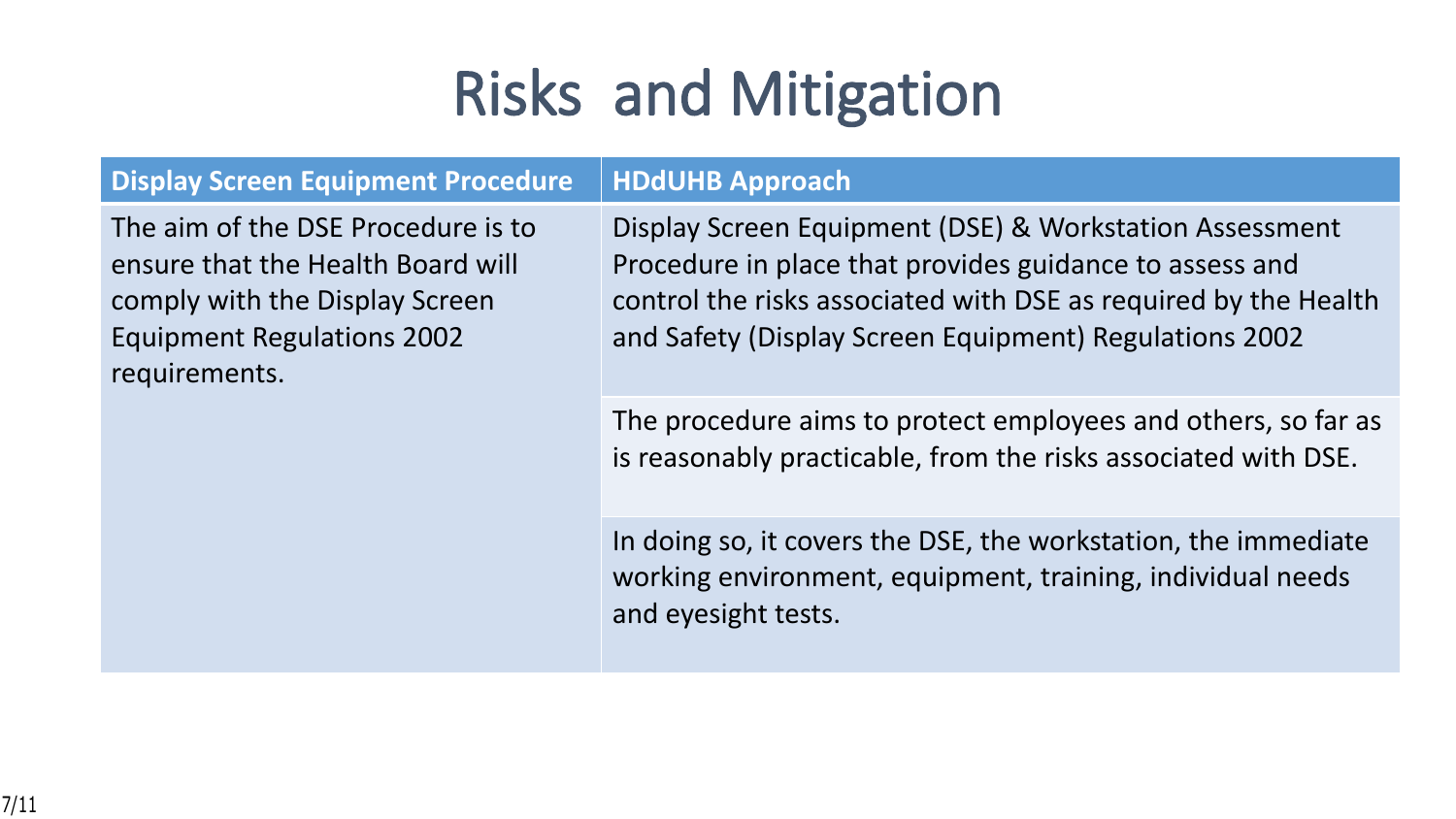# **Risks and Mitigation (cont'd)**

| <b>Staff Communication &amp; Policy</b><br>Implementation                                                            | <b>HDdUHB Approach</b>                                                                                            |
|----------------------------------------------------------------------------------------------------------------------|-------------------------------------------------------------------------------------------------------------------|
| Employers must inform and consult with<br>employees about measures that are<br>introduced that may affect health and | DSE has been highlighted in the Health and Safety 7-minute<br>briefing.                                           |
| safety in the workplace                                                                                              | Managers of home/agile workers have been provided with<br>advice on requirements.                                 |
|                                                                                                                      | All Wales working group have compiled guidance on home<br>and agile working – currently being adapted for HDdUHB. |
|                                                                                                                      | HDdUHB Agile working group has been actively developing a<br>strategy with dedicated agile working hubs.          |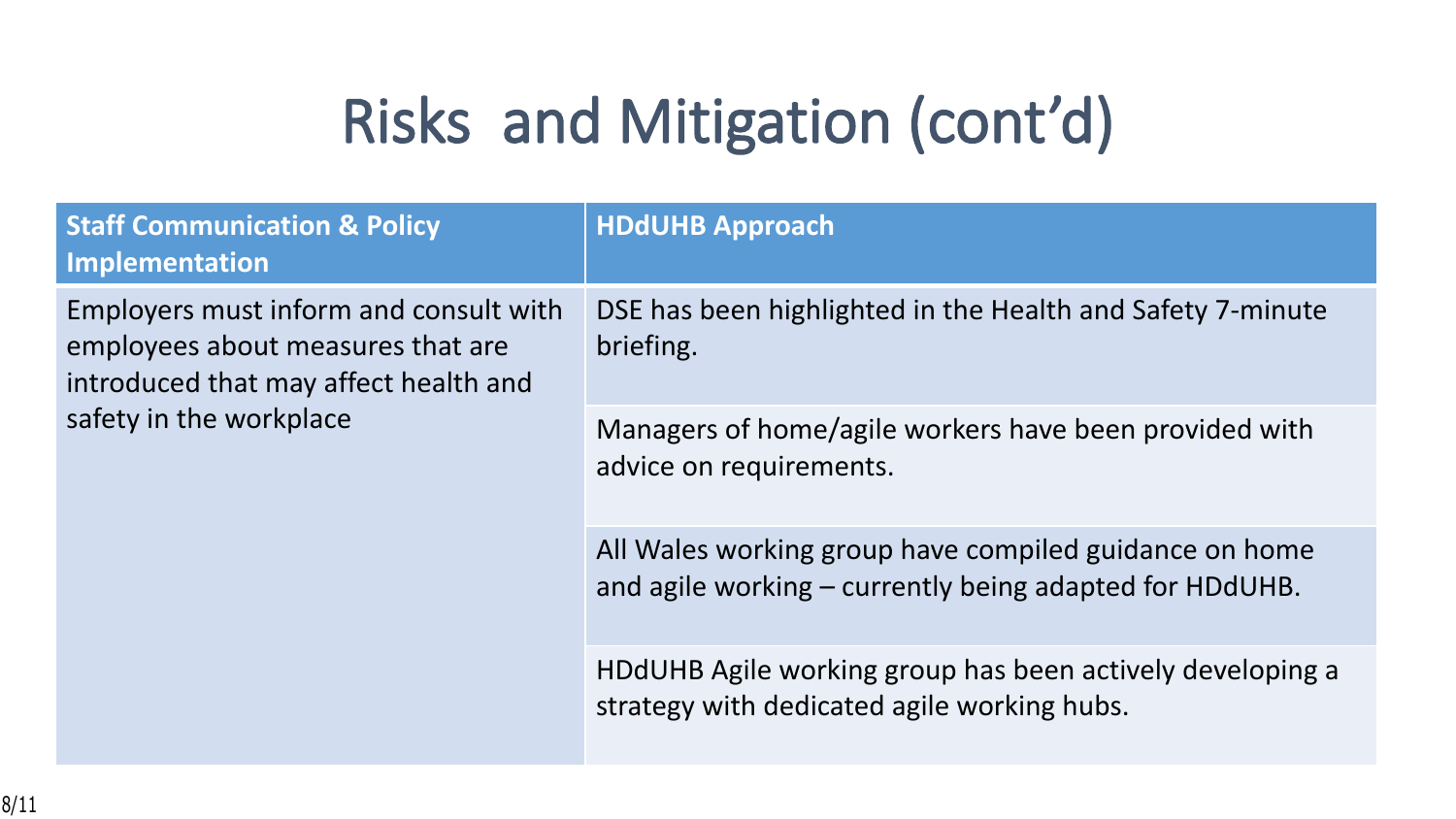# **Risks and Mitigation (cont'd)**

| <b>DSE Training Requirement</b>                                                                                                                                                                                                       | <b>HDdUHB Approach</b>                                                                                                                                                                                                                          |
|---------------------------------------------------------------------------------------------------------------------------------------------------------------------------------------------------------------------------------------|-------------------------------------------------------------------------------------------------------------------------------------------------------------------------------------------------------------------------------------------------|
| All employees identified as DSE Users should<br>receive information, instruction and training to<br>help them identify risks and observe safe work<br>practices, including the analysis of workstations to<br>assess and reduce risks | An E-Learning training module is available via the<br>ESR learning portal. The aim of the module is to<br>provide awareness of the regulations, correct set<br>up of workstation & safe working practice when<br>using display screen equipment |
|                                                                                                                                                                                                                                       |                                                                                                                                                                                                                                                 |
| <b>Eye Tests</b>                                                                                                                                                                                                                      | <b>HDdUHB Approach</b>                                                                                                                                                                                                                          |
| Employers must arrange an eye test for display<br>screen equipment (DSE) users if they ask for one,<br>and provide glasses if an employee needs them                                                                                  | HDdUHB has established a Corporate Eye Care<br>Service with Vision Express. The scheme ensures<br>that HDdUHB meets its legal requirements whilst                                                                                               |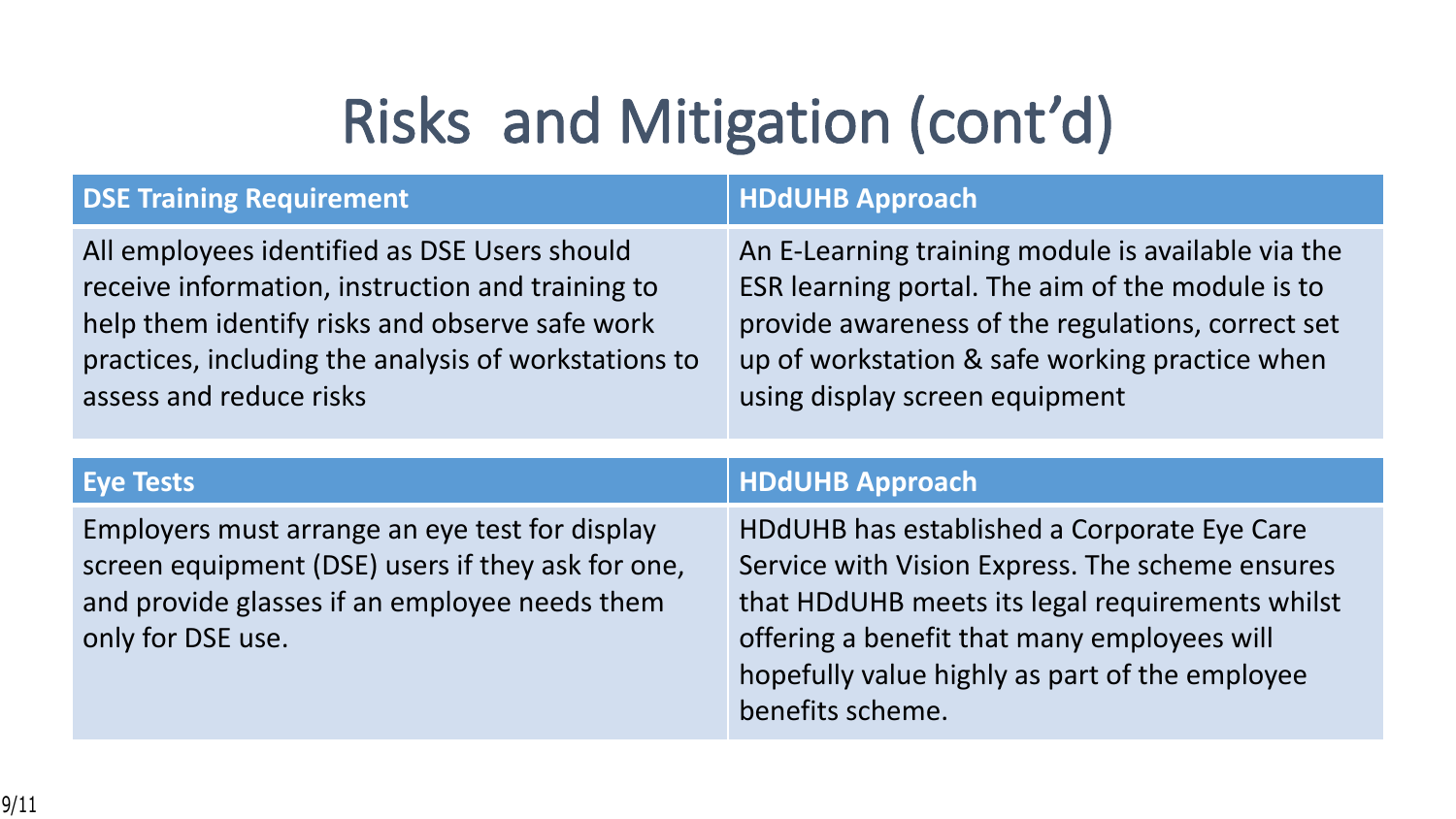### **Next Steps**

- Publication and promotion of agile and home working policies.
- Development of an adequate number of agile working hubs across the health board.
- Education of employees and managers of their home working responsibilities via the utilisation of pre-home working checks and Agile/home working DSE assessments.
- The possible requirement to provide additional DSE equipment to home workers in order to comply with DSE Regulations.
- Audit the impacts of the digitalisation of nursing records in the pilot sites, to obtain staff feedback and guide any additional guidance resources needed for staff.